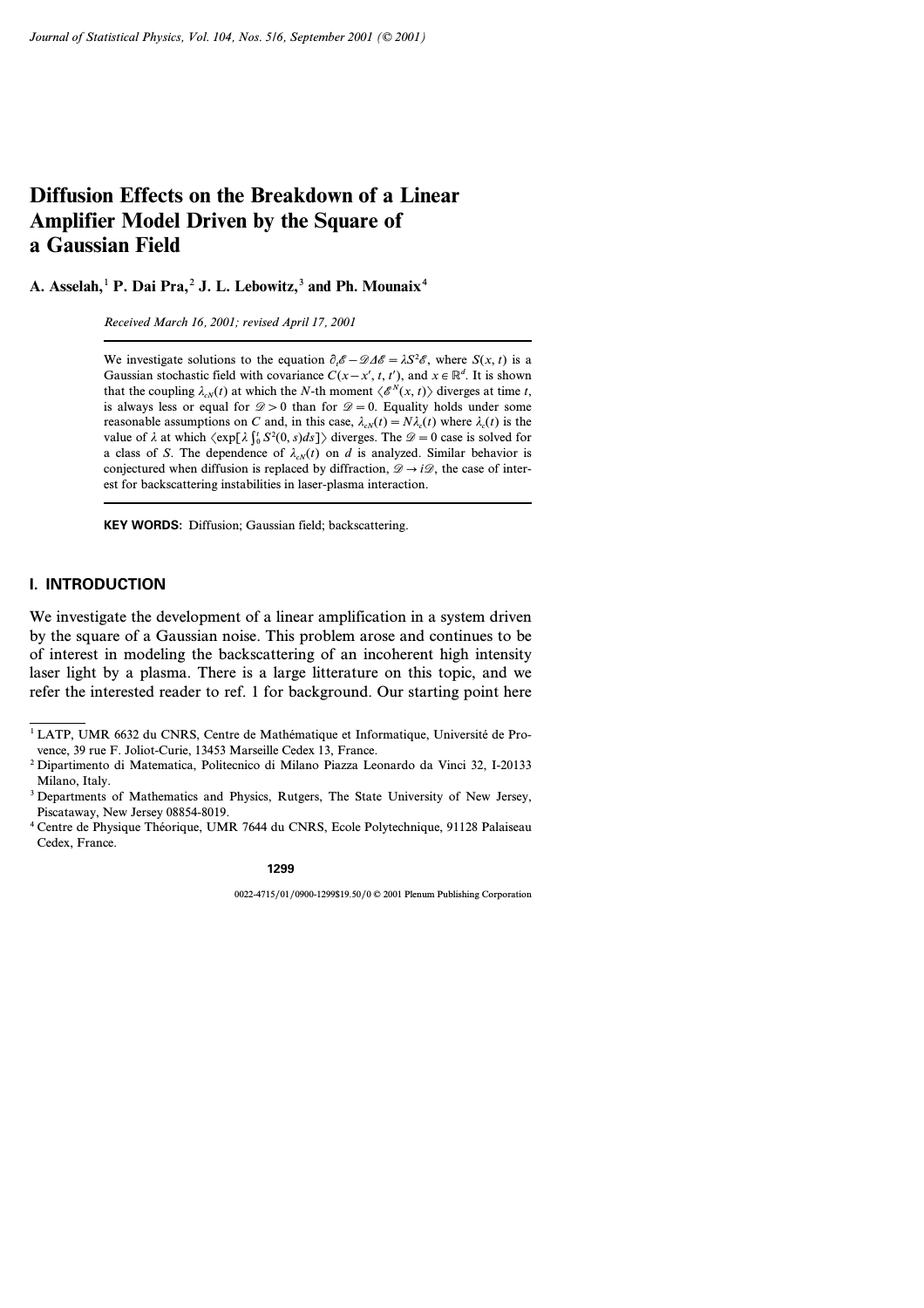is the work by Rose and Dubois<sup>(2)</sup> who investigated the following equation for the complex amplitude  $\mathscr{E}(x, z)$  of the scattered electric field

$$
\int_{\mathcal{Z}} \partial_z \mathscr{E}(x, z) - i \mathscr{D} \Delta \mathscr{E}(x, z) = \lambda |S(x, z)|^2 \mathscr{E}(x, z),
$$
\n
$$
\int_{\mathcal{Z}} \partial_z \mathscr{E}(x, z) \cdot \mathscr{E}(x, z) \cdot \mathscr{E}(x, z) = \partial_z \mathscr{E}(x, z).
$$
\n
$$
\partial_z \mathscr{E}(x, z) = \partial_z \mathscr{E}(x, z).
$$
\n
$$
\tag{1}
$$

In Eq. (1), *z* and *x* correspond to the axial and transverse directions in a plasma of length *L* and cross-sectional domain *A*. The input at  $z = 0$ ,  $\mathcal{E}_0(x)$ , is a given function of x and  $\Lambda$  will be generally taken to be a torus (e.g. in numerical solutions of Eq. (1) using spectral methods). The coupling constant  $\lambda > 0$  is proportional to the average laser intensity and  $\mathscr D$  is a constant parameter introduced for convenience. The complex amplitude of the laser electric field  $S(x, z)$  is a homogeneous Gaussian stochastic field defined by

$$
\langle S(x, z) \rangle = \langle S(x, z)S(x', z') \rangle = 0,
$$
  

$$
\langle S(x, z) S(x', z')^* \rangle = C(x - x', z - z'),
$$

where the correlation function  $C(x, z)$  is the solution to

$$
\begin{cases} \partial_z C(x, z) + \frac{i}{2} \Delta C(x, z) = 0, \\ z \in [0, L], x \in \Lambda, \text{ and } C(x, 0) = \mathscr{C}(x), \end{cases}
$$
 (2)

with  $\mathcal{C}(x)$  a given function of x,<sup>(3)</sup> normalized so that  $\mathcal{C}(0) \equiv \langle |S(x, z)|^2 \rangle$ *=1*.

Using heuristic arguments and numerical simulations, Rose and DuBois found that the expected value of the energy density of the scattered field  $\langle |\mathscr{E}(x, L)|^2 \rangle$  diverged for every  $L > 0$  as  $\lambda$  increased to some critical value  $\lambda_c(L)$ . The average  $\langle |\mathscr{E}|^2 \rangle$  is over the realizations of the Gaussian field *S*. This divergence indicates a breakdown in the assumptions made in deriving Eq. (1), which neglects both nonlinear saturation and transient time evolution.<sup> $(2, 4)$ </sup> Physically, it can be interpreted as indicating a change in the nature of the amplification caused by the plasma.

To see the origin of this divergence in its simplest form, consider the case where  $\mathscr D$  is set equal to zero in Eq. (1), and neglect all dependence of  $S$ on *x* and *z*. We are then led to the equation

$$
\frac{d\mathscr{E}(z)}{dz} = \lambda S^2 \mathscr{E}(z),\tag{3}
$$

which yields

$$
\mathscr{E}(z) = \mathscr{E}(0) e^{\lambda S^2 z}, \qquad z > 0.
$$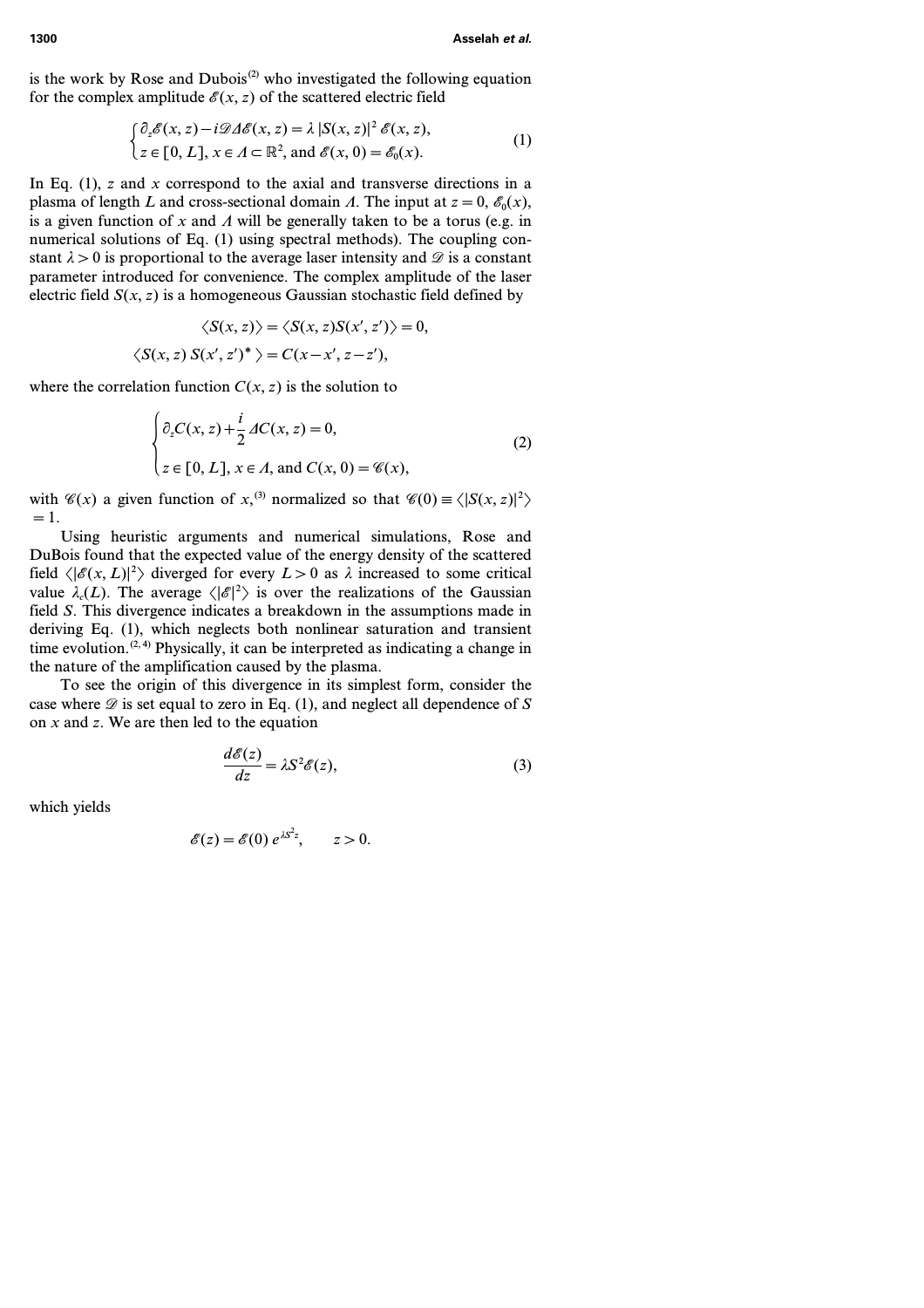Here  $S^2 = S_1^2 + S_2^2$  and  $S_1$ ,  $S_2$  are two independent real Gaussian random variables with zero mean and unit variance. It is easily seen that the probability distribution of  $\mathcal{E}(z)$ , setting  $\mathcal{E}(0) = 1$ , has the density

$$
W(\mathscr{E}, z) = (2\lambda z)^{-1} \mathscr{E}^{-[1 + (2\lambda z)^{-1}]} \quad \text{for} \quad \mathscr{E} \ge 1, \quad z > 0. \tag{4}
$$

If we now take moments of  $\mathscr E$  at some value *L* of *z*, we find that  $\langle \mathscr E^N(L) \rangle$ will diverge whenever  $2N\lambda L \ge 1$ . At the critical coupling  $\lambda_{cN}(L)=(2NL)^{-1}$ , there is a qualitative transition of the amplification of  $\langle \mathcal{E}^N(L) \rangle$  from a regime where it is dominated by the bulk of the order-one-fluctuations of *S* to a regime where it is dominated by the large fluctuations of *S*. This toy model can be thought of as an idealization in which the size of the plasma is very small compared to the correlation length of the laser field. This is certainly not a reasonable physical approximation and we shall later consider situations in which *S* in Eq. (3) is *z*-dependent with a covariance  $C(z, z')$ . The equation is then still solvable more or less explicitly, depending on the form of *C*, at least as far as the dependence of the divergence of the moments of  $\mathscr E$  on  $\lambda$  and  $L$  is concerned. The main difference from Eq. (4) is that for small enough values of  $\lambda$ , the first few moments need not diverge for any *L*.

In this paper, we extend these results to the *x*-dependent case where  $i\mathcal{D}$ in Eq. (1) is replaced by  $\mathcal{D}$ , i.e. we consider a diffusive process in *x* rather than a diffractive one. Somewhat surprisingly the diffusion does not suppress the onset of divergences in moments of the field. This suggests a similar behavior for the diffractive case—in accord with the numerical results of ref. 2—but we are unable to prove this at the present time.

Before going on to the formulation and presentation of results for the diffusive case, we make some remarks about the relation between expectations over different realizations of the Gaussian driving term  $|S|^2$  and the outcome of a given experiment. Accepting the idealizations inherent in assuming Gaussian statistics and neglect of nonlinear terms, the physically relevant question relating to the solution of the stochastic PDE (1) appears to be the following: What is the probability that for given  $\Lambda$  and  $\overline{L}$  there will be small regions in  $\Lambda$  through which a significant fraction of the total incoming power is backscattered, (here "total" means through the whole domain *A*). Put more physically, imagine *A* to be divided up into  $M \gg 1$ cells of equal area  $|A|/M$  and let  $R \gg 1/M$  be a specified number. We want to compute the probability  $P$  that in at least one of the cells the integral of  $|\mathcal{E}|^2$  over that cell exceeds  $R |A|$ . In the case where  $\mathcal{D}$  is set equal to zero, this can be answered by taking for the cell size the transverse correlation length of  $|S|^2$  and assuming the field inside each cell to be transversally constant and evolving along *z* under Eq. (3) with a *z*-dependent *S*.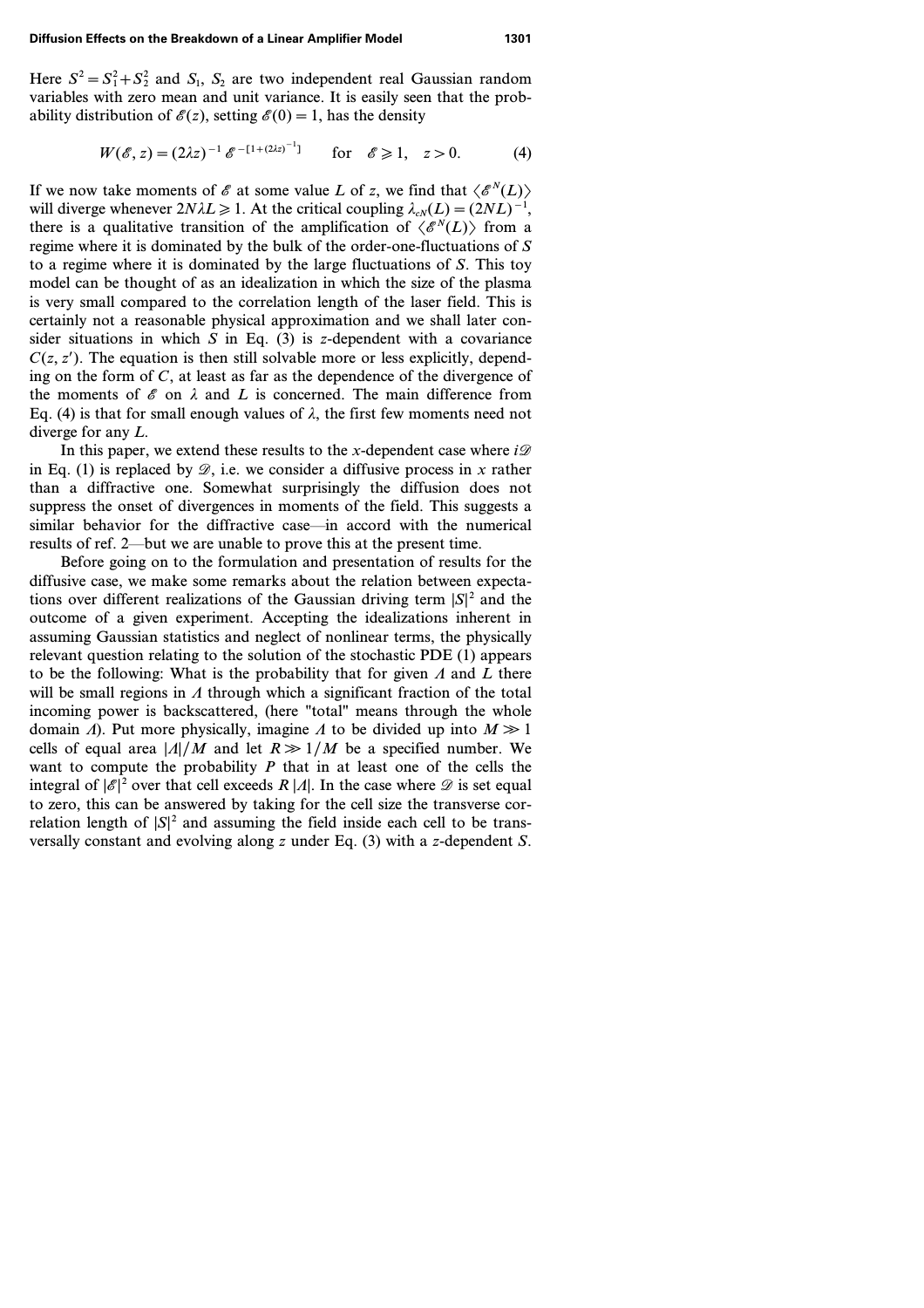One finds that *P* greatly increases as  $\lambda$  passes its critical value for the divergence of the second moment, from  $P \ll 1$  for  $\lambda < \lambda_{\alpha}(L)$  to  $P \simeq 1$  for  $\lambda > \lambda_c(L)$ . We expect that this probability will behave similarly in real systems.

The outline of the rest of this paper is as follows. In Section 2 we introduce our diffusion-amplification model. In Section 3 we prove that the value of the critical coupling obtained without the diffusion term cannot be less than the one obtained with the diffusion term. In Section 4 we prove that for a large class of Gaussian fields *S* the values of the critical coupling obtained with or without the diffusion term are the same. Section 5 is devoted to the explicit solution of the diffusion-free problem in the particular case where the on-axis field  $S(0, z)$  is a linear functional of a Gauss– Markov process. Finally, in Section 6 we study the dependence of the critical coupling on the space dimensionality in the case of a factorable correlation function *C*.

### **II. MODEL AND DEFINITIONS**

As explained in the introduction, we consider a modified version of the linear convective amplifier model obtained by replacing  $i\mathscr{D}$  by  $\mathscr{D}$  on the lefthand side of Eq. (1). Taking  $\mathcal{D}=1/2$  without loss of generality, one is thus led to the problem

$$
\begin{cases} \partial_t \mathscr{E}(x, t) - \frac{1}{2} \Delta \mathscr{E}(x, t) = \lambda S(x, t)^2 \mathscr{E}(x, t), \\ t \in [0, T], x \in \mathbb{R}^d, \text{ and } \mathscr{E}(x, 0) = \mathscr{E}_0(x), \end{cases}
$$
(5)

where, following the usual notation used in diffusion problems, the time variable *t* (resp. *T*) plays the role of the axial space variable *z* (resp. *L*). In Eq. (5), we restrict ourselves to the cases where  $S(x, t)$  is a real homogeneous Gaussian field defined by

$$
\langle S(x, t) \rangle = 0,
$$
  

$$
\langle S(x, t) S(x', t') \rangle = C(x - x', t, t'),
$$

with the normalization  $C(0, 0, 0) \equiv \langle S(x, 0)^2 \rangle = 1$ , and we will take  $\mathscr{E}_0(x) \equiv 1$  as an initial condition. Note that  $S(x, t)$  is not assumed to be stationary in *t*, and that the rest of our analysis is essentially unaffected if we replace  $\mathbb{R}^d$  by a *d*-dimensional torus.

The critical coupling  $\lambda_{\alpha}$ *(T)* and its diffusion-free counterpart  $\bar{\lambda}_{\alpha}$ *(T)* are defined by

$$
\lambda_{cN}(T) = \inf \{ \lambda > 0 : \langle \mathcal{E}(0, T)^N \rangle = +\infty \},\tag{6a}
$$

$$
\bar{\lambda}_{cN}(T) = \inf \{ \lambda > 0 : \langle e^{N\lambda \int_0^T S(0, t)^2 dt} \rangle = +\infty \},\tag{6b}
$$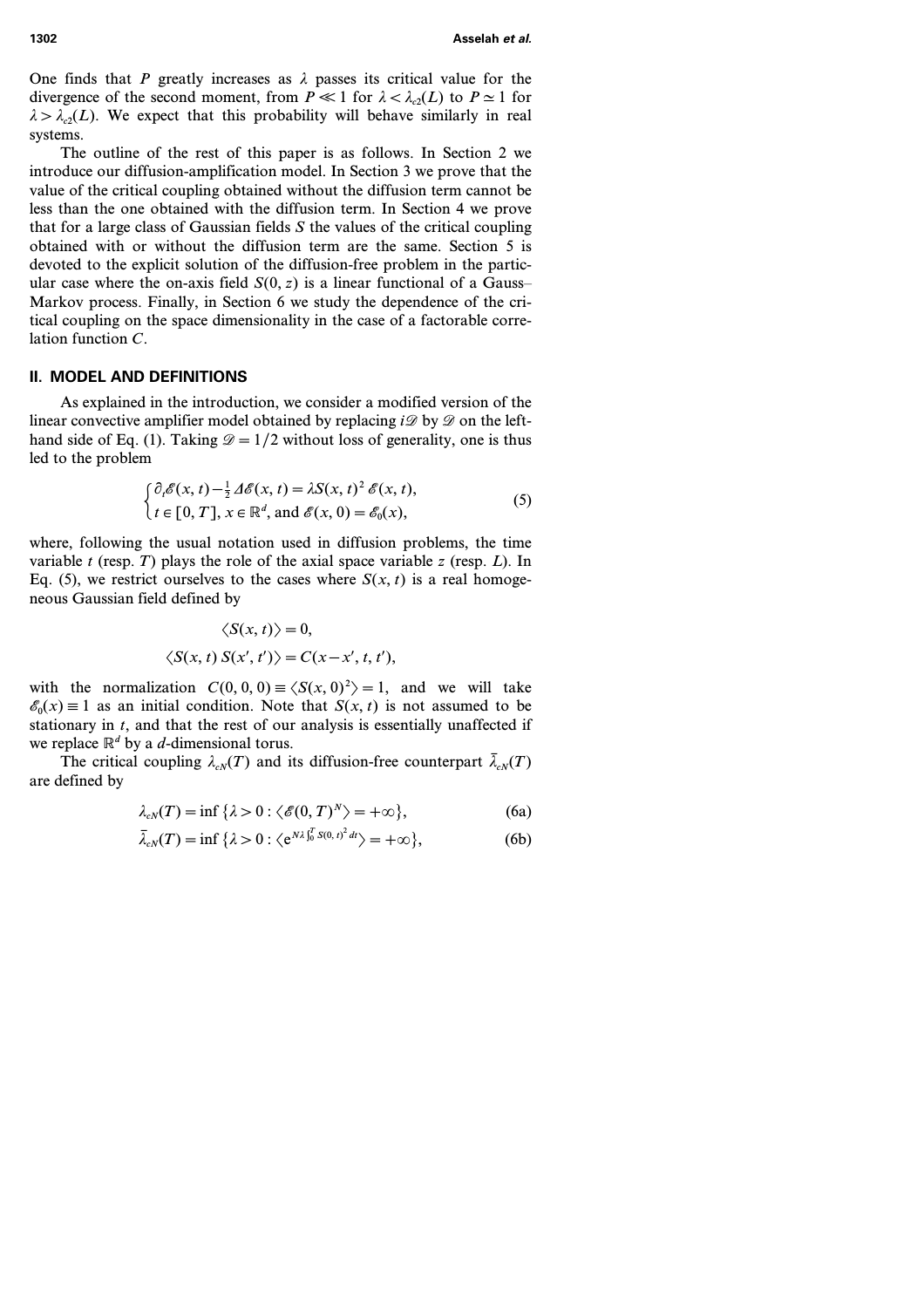#### **Diffusion Effects on the Breakdown of a Linear Amplifier Model 1303**

where  $\langle . \rangle$  denotes the average over the realizations of *S*. For a given  $T > 0$ , Eqs. (6) gives the value of  $\lambda$  at which  $\langle \mathcal{E}(x, T)^N \rangle$  blows up with and without diffusion respectively.

Finally, in order not to make the calculations too cumbersome, we will use in the following the compact notation

$$
\mathbf{t} \equiv (n, t),
$$
  
\n
$$
\int dt \equiv \sum_{n=1}^{N} \int_{0}^{T} dt,
$$
  
\n
$$
S(\mathbf{t}) \equiv S(x_n(t), t),
$$
  
\n
$$
C(\mathbf{s}, \mathbf{t}) \equiv \langle S(\mathbf{s}) S(\mathbf{t}) \rangle = C(x_n(s) - x_m(t), s, t),
$$
  
\n
$$
C_0(\mathbf{s}, \mathbf{t}) \equiv C(0, s, t),
$$
  
\n
$$
(\varphi, \psi) = \int \varphi(\mathbf{t}) \psi(\mathbf{t}) d\mathbf{t},
$$

with *s*,  $t \in [0, T]$ ,  $n, m \in \mathbb{N}$   $(1 \le n, m \le N)$ , and where the  $x_n(\cdot)$  are given continuous paths on  $\mathbb{R}^d$ . The covariance operators  $\hat{T}_c$  and  $\hat{t}_{c_0}$ , respectively acting on  $\varphi(\mathbf{t}) \in L^2(dt)$  and  $\varphi(t) \in L^2(dt)$ , are defined by

$$
(\hat{T}_C \varphi)(s) = \int C(s, t) \varphi(t) dt,
$$
  

$$
(\hat{t}_{C_0} \varphi)(s) = \int_0^T C(0, s, t) \varphi(t) dt.
$$

## **III.** COMPARISON OF  $\lambda_{CN}$ (*T*) AND  $\bar{\lambda}_{CN}$ (*T*)

In this section we prove that  $\lambda_{cN}(T) \leq \overline{\lambda}_{cN}(T)$ . We begin with two technical lemmas that will be useful in the following.

**Lemma 1.** Suppose the covariance function  $C(x, t, t')$  is continuous. Let  $\mu_1^{x(t)} \ge \mu_2^{x(t)} \ge \cdots \ge 0$  be the eigenvalues of the covariance operator  $\hat{T}_C$ . Here, the superscript  $x(t)$  denotes the *N* continuous paths  $x_n(t)$ ,  $1 \le n \le N$ . Then  $\langle \exp \lambda \int S(t)^2 dt \rangle < +\infty$  if and only if  $\lambda < (2\mu_1^{\bar{x}(t)})^{-1}$ , and in this case one has

$$
\log \langle e^{\lambda \int S(t)^2 dt} \rangle = -\frac{1}{2} \sum_{i \geq 1} \log (1 - 2\lambda \mu_i^{x(t)}) \leq \frac{N \lambda \int_0^T C(0, t, t) dt}{1 - 2\lambda \mu_1^{x(t)}}. \tag{7}
$$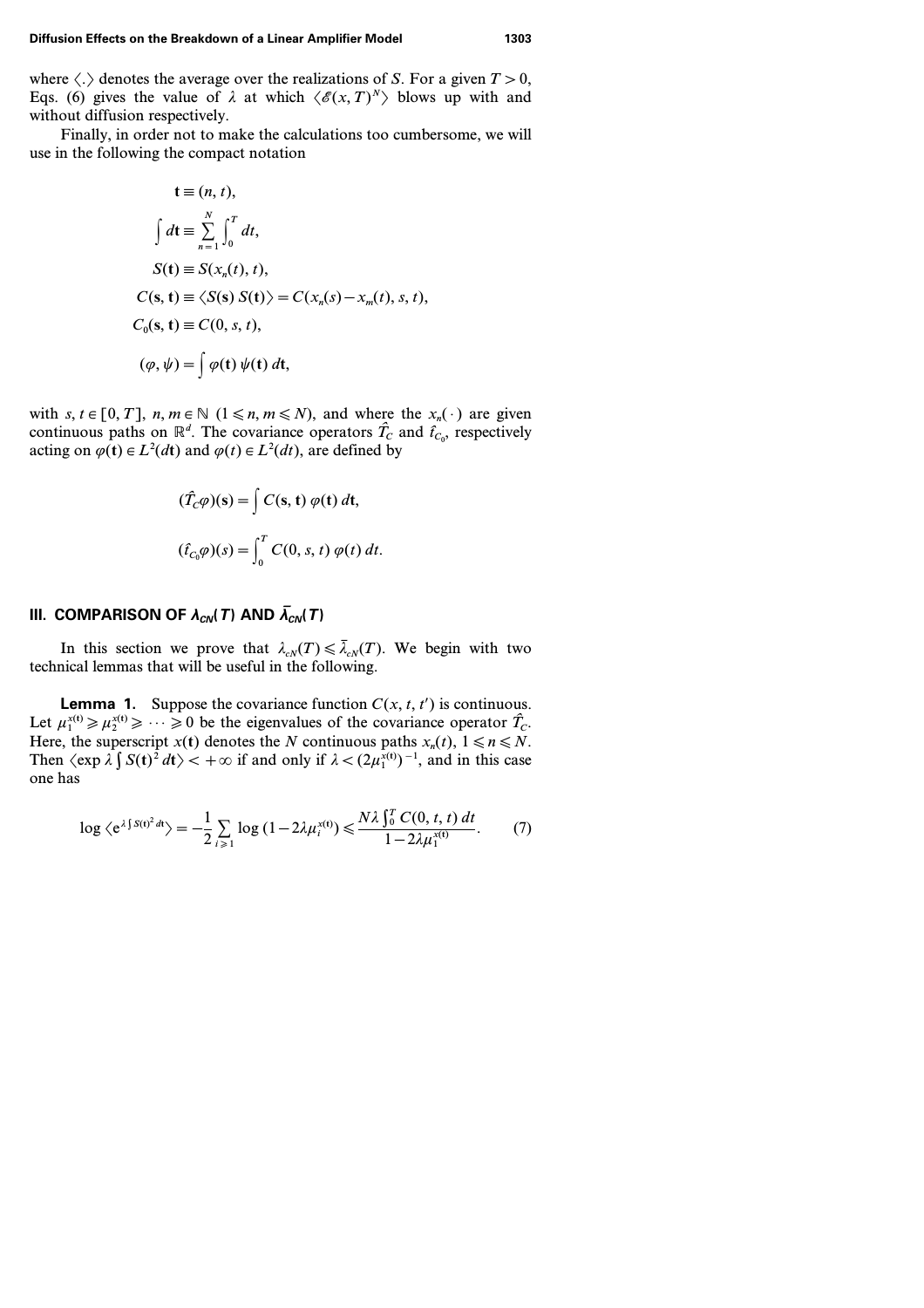To show (7), consider the Hilbert space of the  $L^2(dt)$  functions  $\varphi(n, t) \equiv \varphi(t)$  with the scalar product  $(\varphi, \psi)$ . Since *C(s, t)* is continuous in *(***s***,* **t***)*, and therefore bounded in compact sets, we have that  $\int \int C(s, t)^2 ds dt < +\infty$ . By ref. 5, Theorem VI.23, it follows that the covariance operator is compact (and self-adjoint) in  $L^2(dt)$ . Therefore there is an orthonormal basis  $\{\varphi_j\}_{j\geq 1}$  such that  $\hat{T}_C \varphi_j = \mu_j^{x(t)} \varphi_j$ . Consider now the sequence of random variables  $X_i = (S, \varphi_i)$ . As linear functionals of the Gaussian field *S*, the *X*<sup>*j*</sup>s form a Gaussian sequence with  $\langle X_i \rangle = 0$  and  $\langle X_i X_j \rangle = (\varphi_i, \hat{T}_c \varphi_j) = \mu_j^{x(i)} \delta_{ij}$ . The equality in Eq. (7) is then obtained straightforwardly from  $\int S^2(t) dt = \sum_{j=1}^{+\infty} X_j^2$  and the simple Gaussian identity  $\langle e^{iX_i^2} \rangle = (1 - 2\lambda \mu_i^{x(t)})^{-1/2}$ , for  $2\lambda \mu_i^{x(t)} < 1$ . The inequality in Eq. (7) follows from  $-\log(1-x) \le x/(1-x)$  and the fact that  $\sum_i \mu_i^{x(t)} =$  $\int C(t, t) dt = N \int_0^T C(0, t, t) dt.$ 

In the following subsection,  $\varphi(t) \equiv \varphi(n, t)$  will denote a set of *N* test functions normalized such that  $(\varphi, \varphi) = \sum_{n=1}^{N} \int_{0}^{T} \varphi(n, t)^{2} dt = 1$ .

**Lemma 2.** Assume that for every  $T > 0$  one has  $\lim_{x\to 0} \sup_{s,t \in [0, T]}$  $|C(x, s, t) - C(0, s, t)| = 0$ . Then,  $\forall \varepsilon > 0$ ,  $\exists \delta > 0$  such that

$$
|(\varphi,\hat{T}_C\varphi)-(\varphi,\hat{T}_{C_0}\varphi)|<\varepsilon
$$

for every  $x_n(\cdot) \in B_{\delta,T}$ ,  $1 \le n \le N$ , where  $B_{\delta,T}$  is the set of continuous paths *x*(·) such that  $|x(t)| < \delta$  for every  $t \in [0, T]$ .

The proof of this lemma is straightforward: from the uniform convergence condition on  $C(x, s, t)$  it follows that  $\forall \varepsilon > 0$ ,  $\exists \delta > 0$  such that  $|C(s, t) - C_0(s, t)| < \varepsilon$  for every  $x_n(\cdot) \in B_{\delta, T}$ ,  $1 \le n \le N$ . Thus,  $\forall \varepsilon' > 0$ ,  $\exists \delta > 0$ such that

$$
\begin{aligned} |(\varphi, \hat{T}_c \varphi) - (\varphi, \hat{T}_{c_0} \varphi)| &\leq (|\varphi|, \hat{T}_{|C - C_0|} |\varphi|) \\ &< \varepsilon' \left( \int |\varphi(s)| \, ds \right)^2 \leqslant \varepsilon' NT, \end{aligned}
$$

for every  $x_n(\cdot) \in B_{\delta, T}$ ,  $1 \le n \le N$ . It remains to take  $\varepsilon' = \varepsilon/(NT)$ , which proves Lemma 2.

We can now state the main result of this section. Namely, that one of the diffusion effects on the divergence of the moments of  $\mathscr{E}(x,T)$  is a lowering (or, more exactly, a non-increasing) of the critical coupling. The rigorous formulation of this result can be stated as the following proposition.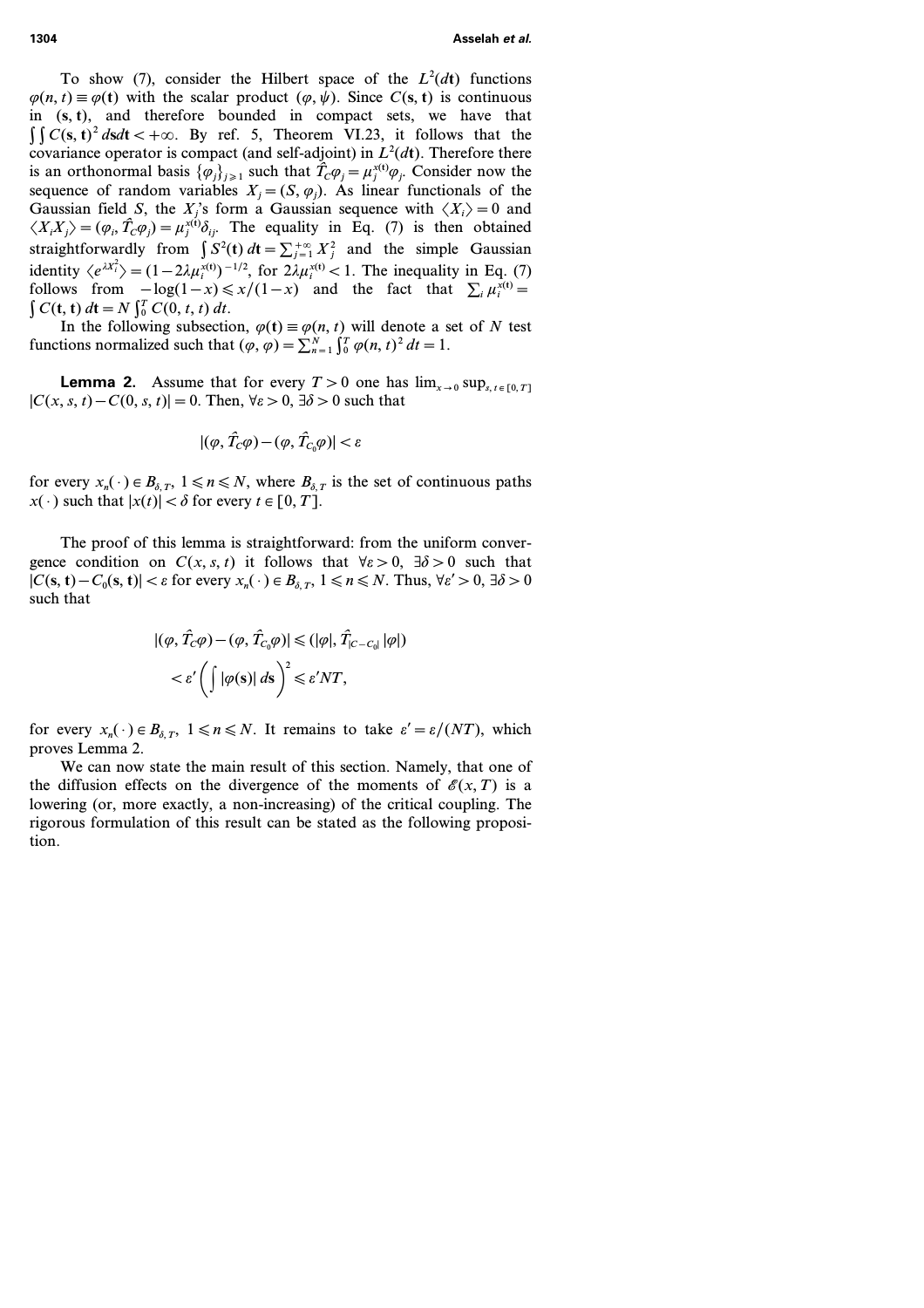**Proposition 1.** For every  $T > 0$ , if  $\lim_{x\to 0} \sup_{s,t \in [0,T]} |C(x, s, t) |C(0, s, t)| = 0$ , then  $\lambda_{cN}(T) \leq \overline{\lambda}_{cN}(T)$ .

In order to prove this proposition, one writes the moments of  $\mathscr E$  in terms of the Feynman–Kac formula

$$
\langle \mathscr{E}(0,T)^N \rangle = \left\langle \left\langle \exp \left[ \lambda \int S(t)^2 dt \right] \right\rangle \right\rangle_{x(t)}, \tag{8}
$$

where  $\langle \cdot \rangle_{r(t)}$  denotes a *N*-fold Wiener integral over *N* Brownian paths  $x_n(t)$ ,  $1 \le n \le N$ , each arriving at  $x = 0$ . Let  $\lambda > \overline{\lambda}_{cN}(T)$ , i.e.  $\mu_1 > (2N\lambda)^{-1}$ , where  $\mu_1$  is the largest eigenvalue of the covariance operator  $\hat{t}_{C_0}$ . Let  $\phi_1(t)$ be the normalized eigenfunction associated with  $\mu_1$ , and  $\phi(t) \equiv \phi(n, t)$  $N^{-1/2}\phi_1(t)$  for every  $1 \le n \le N$ . [N.B.: the factor  $N^{-1/2}$  ensures the normalization  $(\phi, \phi) = 1$ . By definition of  $\mu_1^{x(t)}$ , one has

$$
\mu_1^{x(t)} \ge (\phi, \hat{T}_c \phi). \tag{9}
$$

By Lemma 2,  $\forall \varepsilon > 0$ ,  $\exists \delta > 0$  such that

$$
(\phi, \hat{T}_c \phi) \ge (\phi, \hat{T}_{c_0} \phi) - \varepsilon = N\mu_1 - \varepsilon \tag{10}
$$

for every  $x_n(\cdot) \in B_{\delta, T}$ ,  $1 \le n \le N$ . If one now takes  $\varepsilon < N \mu_1 - \frac{1}{2\lambda}$ , it follows from Eqs. (9) and (10) that  $\mu_1^{x(t)} > 1/2\lambda$  and so, by Lemma 1,

$$
\left\langle \exp \left[ \lambda \int S(t)^2 dt \right] \right\rangle = +\infty
$$

for every  $x_n(\cdot) \in B_{\delta,T}$ ,  $1 \le n \le N$ . Finally, since the set of the Brownian paths  $x_n(t)$  that are in  $B_{\delta, T}$  has a strictly positive Wiener measure, one finds from Eq. (8) that  $\langle \mathcal{E}(0, T)^N \rangle = +\infty$ , so  $\lambda \geq \lambda_{cN}(T)$  which proves the proposition 1.

Note that imposing the uniform convergence of  $C(x, s, t)$  to  $C(0, s, t)$ is not a very restrictive condition. As far as we know, it seems to be fulfilled by any nonpathological stochastic field *S* of physical interest.

## IV. EQUALITY OF  $\lambda_{CN}$ (*T*) AND  $\overline{\lambda}_{CN}$ (*T*) FOR A CLASS OF *S*

For a large class of Gaussian fields *S* it is possible to prove that diffusion has no effect on the onset of the divergence of  $\langle \mathscr{E}(x, T)^N \rangle$ , i.e.  $\lambda_{cN}(T)=\overline{\lambda}_{cN}(T)$ .

**Proposition 2.** Assume that for every  $T>0$  one has  $\lim_{x\to 0}$  $\sup_{s,t \in [0,T]} |C(x, s, t) - C(0, s, t)| = 0$ , and that  $|C(x, s, t)| \leq C(0, s, t)$  for every  $x \in \mathbb{R}^d$  and  $s, t \in [0, T]$ . Then  $\lambda_{cN}(T) = \overline{\lambda}_{cN}(T)$ .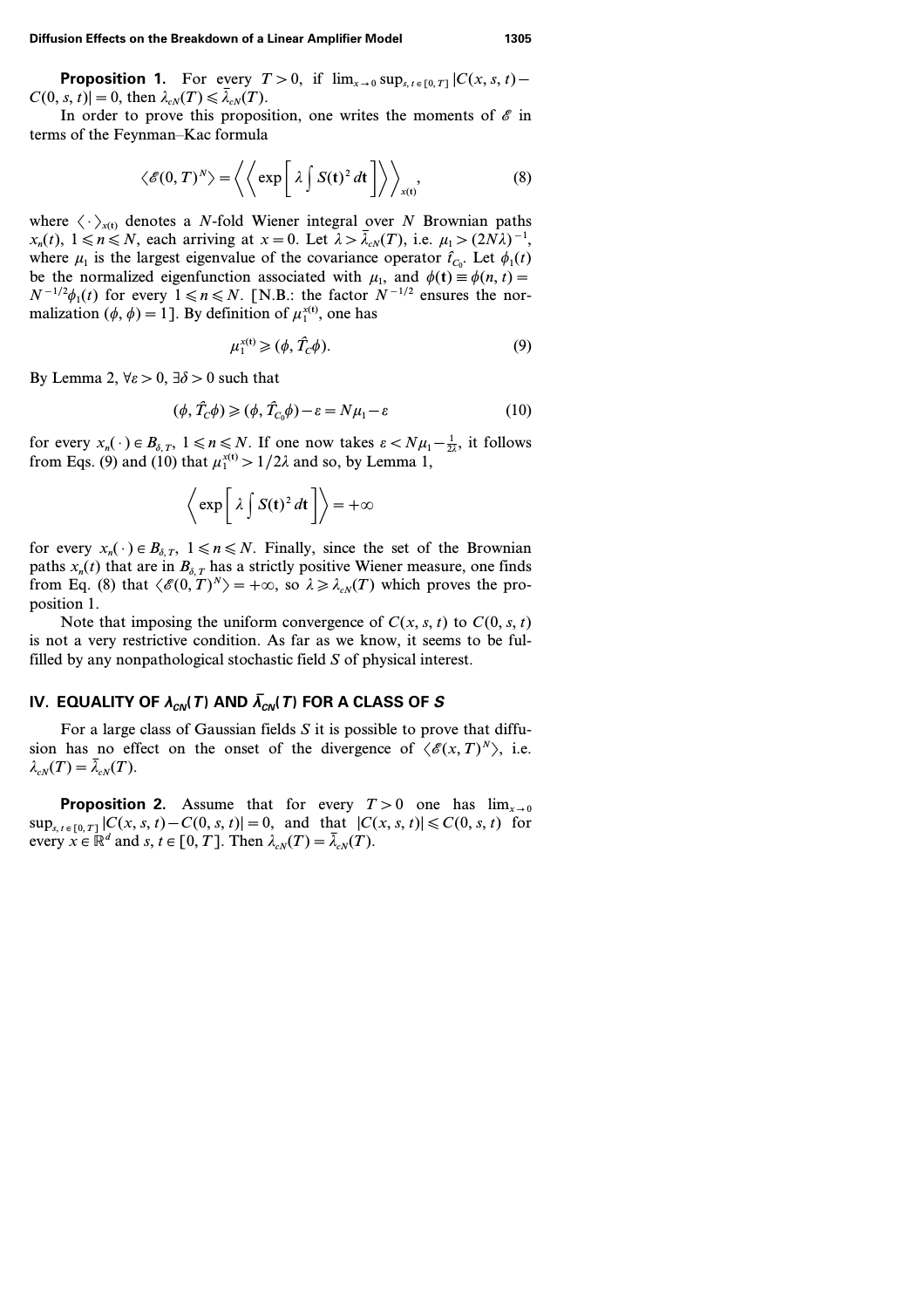The proof of this proposition is as follows: By the uniform convergence condition on  $C(x, s, t)$  and Proposition 1 one already has  $\lambda_{cN}(T) \le \bar{\lambda}_{cN}(T)$ . It remains to show that  $\bar{\lambda}_{cN}(T) \le \lambda_{cN}(T)$ . Let  $\mu_1$  be the largest eigenvalue of the covariance operator  $\hat{t}_{C_0}$ . Let  $\phi_1(t)$  be a principal (normalized) eigenvector for the covariance operator  $\hat{T}_c$ . One has

$$
\mu_1^{x(t)} = (\phi_1, \hat{T}_C \phi_1) \leq (|\phi_1|, |\hat{T}_C \phi_1|) \leq (|\phi_1|, \hat{T}_{C_0} |\phi_1|) \leq N \mu_1,
$$

where the second inequality follows from the condition  $|C(x, s, t)| \le$  $C(0, s, t)$ . Suppose now  $\lambda < \overline{\lambda}_{cN}(T)$ , i.e.  $\lambda < (2N\mu_1)^{-1}$ . Then  $\lambda < (2\mu_1^{x(t)})^{-1}$ and by Lemma 1

$$
\left\langle \exp \left[ \lambda \int S(t)^2 dt \right] \right\rangle \leqslant \exp \left[ \frac{N \lambda \int_0^T C(0, t, t) dt}{1 - 2\lambda \mu_1^{x(t)}} \right] \leqslant \exp \left( \frac{N \lambda \int_0^T C(0, t, t) dt}{1 - 2N \lambda \mu_1} \right).
$$

Since this inequality is uniform over all Brownian paths, we finally have

$$
\langle \mathscr{E}(0,T)^N \rangle \leqslant \exp\left(\frac{N\lambda\int_0^T C(0,t,t)\,dt}{1-2N\lambda\mu_1}\right) < +\infty,
$$

and therefore  $\lambda < \lambda_{cN}(T)$ , which proves the proposition 2.

This result shows that for Gaussian fields *S* fulfilling the not so restrictive conditions of Proposition 2, it is sufficient to solve the diffusionfree problem to determine the onset of the divergence of  $\langle \mathcal{E}(x, T)^N \rangle$ . It is therefore interesting to show how such fields can be actually obtained. To this end, the remaining of this section will be devoted to explicitely construct two typical examples of stochastic fields *S* which fulfill the conditions of Proposition 2.

### **A. An Example of Nonstationary** *S*

The first example is the diffusive counterpart of the Gaussian field defined by Eq. (2). Let  $S(x, t)$  be the solution to

$$
\begin{cases} \partial_t S(x, t) - \frac{1}{2} \Delta S(x, t) = 0, \\ t \in [0, T], x \in \mathbb{R}^d, \text{ and } S(x, 0) = \mathcal{S}(x), \end{cases}
$$
(11)

where  $\mathcal{S}(x)$  is a real homogeneous Gaussian field defined by

$$
\langle \mathcal{S}(x) \rangle = 0,
$$
  

$$
\langle \mathcal{S}(x) \mathcal{S}(x') \rangle = \mathcal{C}(x - x'),
$$
 (12)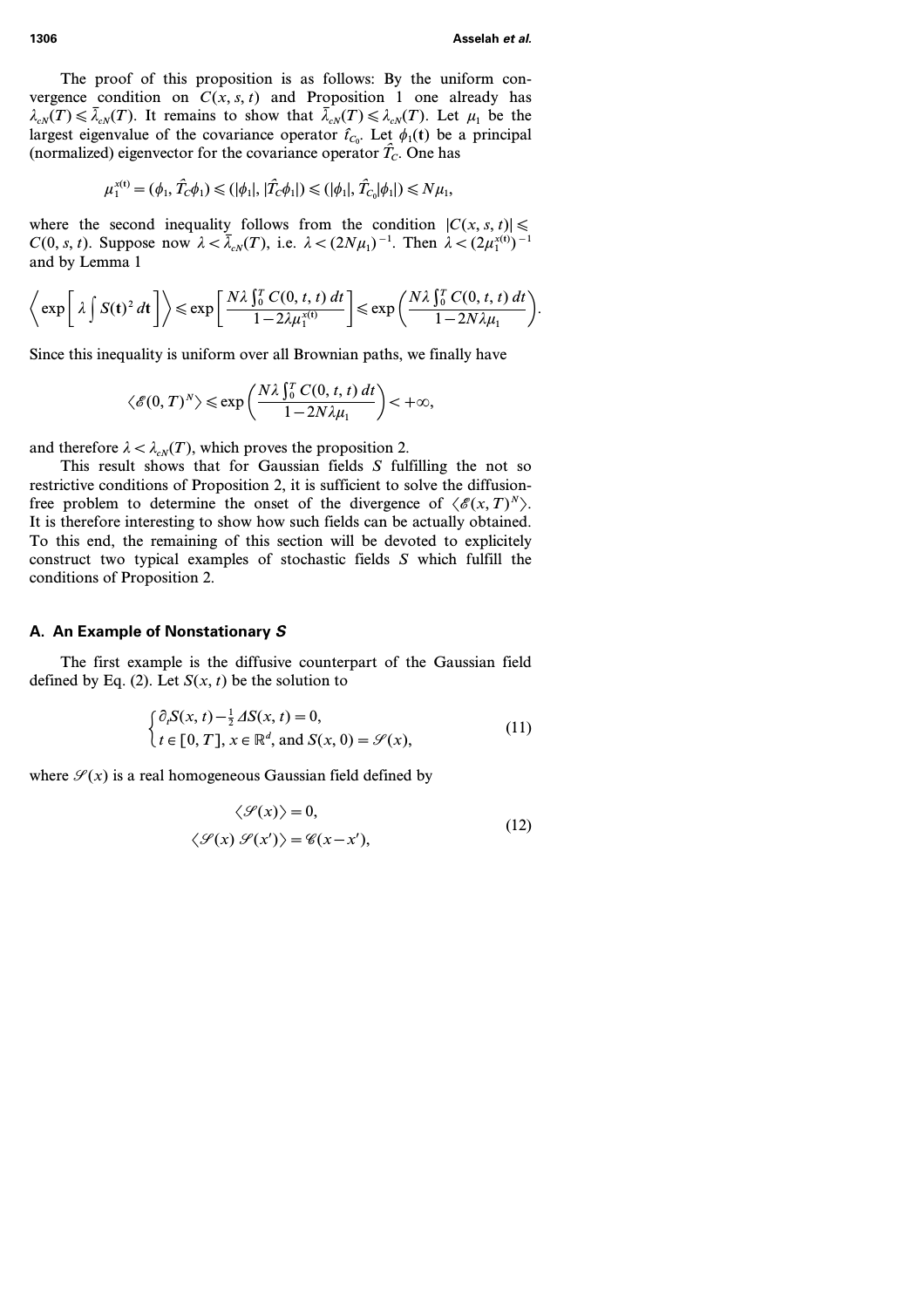with  $\mathscr{C}(x)$  a given<sup>(3)</sup> function of *x* normalized such that  $\mathscr{C}(0) \equiv$  $\langle S(x, 0)^2 \rangle = 1$ . One has

$$
S(x, t) = \int \mathcal{S}(k) e^{ikx - \frac{1}{2}k^2t} d^dk,
$$
 (13)

where  $\mathcal{S}(k)$  is the Fourier transform of  $\mathcal{S}(x)$ , and from Eqs. (12) and (13) it follows that  $S(x, t)$  is a real homogeneous nonstationary Gaussian field with

$$
\langle S(x,t) \rangle = 0,
$$
  

$$
\langle S(x,t) S(x',t') \rangle = \int \mathcal{C}(k) e^{ik(x-x')-\frac{1}{2}k^2(t+t')} d^d k,
$$
 (14)

where  $\mathscr{C}(k)$  is the Fourier transform of  $\mathscr{C}(x)$ . Since  $\mathscr{C}(k)$  is real and positive, $^{(3)}$  one has

$$
|C(x, s, t)| \equiv |\langle S(x, s)S(0, t)\rangle|
$$
  
= 
$$
\left| \int \mathcal{C}(k) e^{ikx - \frac{1}{2}k^2(s+t)} d^d k \right|
$$
  

$$
\leq \int \mathcal{C}(k) e^{-\frac{1}{2}k^2(s+t)} d^d k = C(0, s, t),
$$

for every  $x \in \mathbb{R}^d$  and  $s, t \in [0, T]$ , so  $S(x, t)$  fulfills the conditions of Proposition 2.

## **B. An Example of Stationary** *S*

The second example is provided by a modified version of Eq. (11) obtained by adding a source term à la Langevin on its right-hand side. Namely, let  $S(x, t)$  be the solution to

$$
\begin{cases} \partial_t S(x, t) - \frac{1}{2} \Delta S(x, t) = L(x, t), \\ t \in ]-\infty, T], x \in \mathbb{R}^d, \text{ and } S(x, -\infty) = 0, \end{cases}
$$
(15)

where the Langevin source term  $L(x, t)$  is a homogeneous Gaussian white noise defined by

$$
\langle L(x, t) \rangle = 0,
$$
  

$$
\langle L(x, t) L(x', t') \rangle = -\delta(t - t') \Delta_x \mathscr{C}(x - x'),
$$
 (16)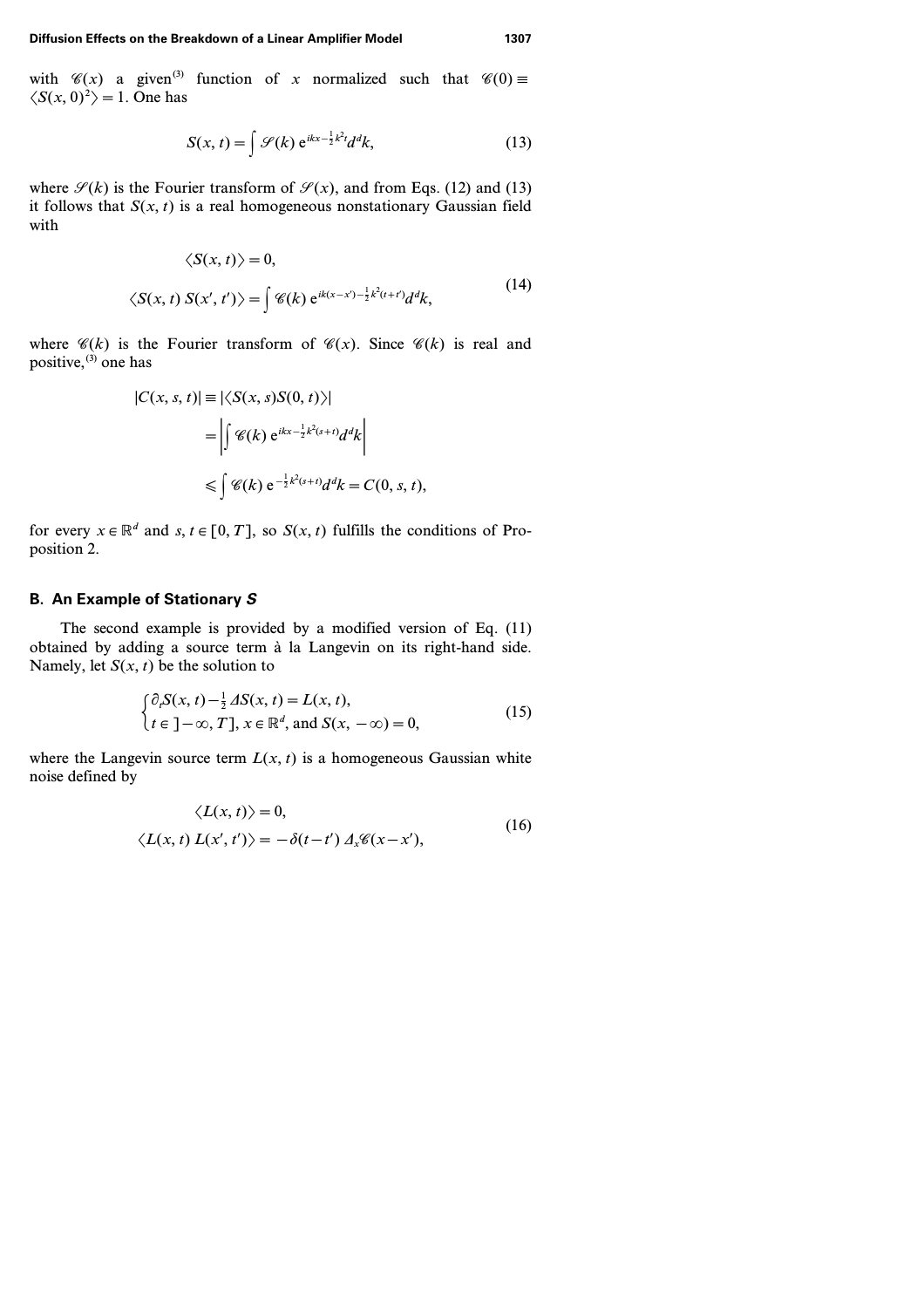with  $\mathcal{C}(x)$  a given<sup>(3)</sup> function of *x* normalized such that  $\mathcal{C}(0) = 1$ . The solution to Eq. (15) reads

$$
S(x,t) = \int d^d k \left[ e^{ikx} \int_{-\infty}^t e^{-\frac{1}{2}k^2(t-s)} L(k,s) ds \right],
$$
 (17)

where  $L(k, t)$  is the Fourier transform of  $L(x, t)$ . From Eqs. (16) and (17) it can be shown that  $S(x, t)$  is a real homogeneous stationary Gaussian field with

$$
\langle S(x,t) \rangle = 0,
$$
  

$$
\langle S(x,t) S(x',t') \rangle = \int \mathcal{C}(k) e^{ik(x-x')-\frac{1}{2}k^2|t-t'|} d^d k,
$$
 (18)

where  $\mathscr{C}(k)$  is the Fourier transform of  $\mathscr{C}(x)$ . As previously, since  $\mathscr{C}(k)$  is real and positive, $(3)$  one has

$$
|C(x, s, t)| \equiv |\langle S(x, s) S(0, t) \rangle|
$$
  
= 
$$
\left| \int \mathcal{C}(k) e^{ikx - \frac{1}{2}k^2 |s - t|} d^d k \right|
$$
  

$$
\leq \int \mathcal{C}(k) e^{-\frac{1}{2}k^2 |s - t|} d^d k = C(0, s, t),
$$

for every  $x \in \mathbb{R}^d$  and  $s, t \in [0, T]$ , and so  $S(x, t)$  fulfills the conditions of Proposition 2.

More generally, it can be checked that any real homogeneous Gaussian field  $S(x, t)$  defined by

$$
\langle S(x, t) \rangle = 0,
$$
  

$$
\langle S(x, t) S(x', t') \rangle = \int \mathcal{C}(k, t, t') e^{ik(x - x')} d^d k,
$$

where  $\mathcal{C}(k, t, t')$  is real and positive, fulfills the conditions of Proposition 2.

## **V. EXPLICIT SOLUTION OF THE DIFFUSION-FREE PROBLEM FOR A CLASS OF** *S*

In this section we show that an explicit computation of the diffusionfree amplification factor  $\langle \exp(N\lambda) \int_0^T S(0, t)^2 dt \rangle$  can be achieved if  $S(0, t)$ is a linear functional of a Gauss–Markov process. Note that determining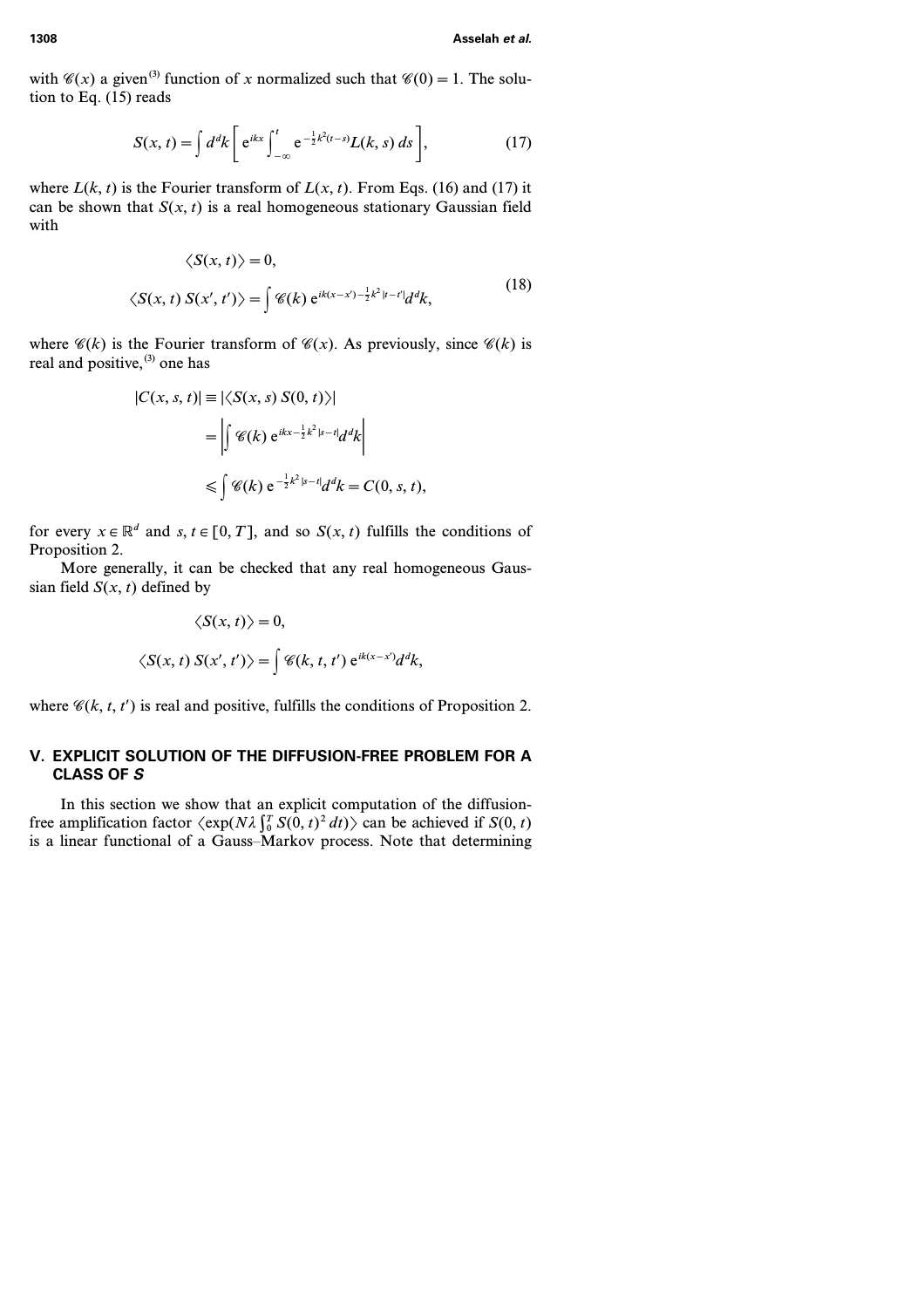#### **Diffusion Effects on the Breakdown of a Linear Amplifier Model 1309**

 $\bar{\lambda}_{cN}(T)$  amounts to finding the largest eigenvalue of the covariance operator  $\hat{t}_{C_0}$ , which in principle can always be achieved, at least numerically. As shown above,  $\bar{\lambda}_{cN}(T) \geq \lambda_{cN}(T)$  with equality holding when Proposition 2 is applicable. Since  $\bar{\lambda}_{cN}(T)=N^{-1}\bar{\lambda}_{c1}(T)$  in the diffusion free case, we will take  $N=1$  in the remaining of this section without loss of generality.

## **A. Solution of the Diffusion-Free Problem using the Feynman–Kac Formula**

We consider the case where the Gaussian process  $S(0, t)$  can be written as

$$
S(0, t) = \langle c, Y(t) \rangle, \tag{19}
$$

where  $\langle x, y \rangle \equiv x^{\dagger} y = \sum_{i} x_{i} y_{i}$ , *c* is a given n-dimensional vector, and *Y(t)* is a n-dimensional Gauss–Markov process defined as the solution to the linear stochastic differential equation

$$
\begin{cases}\n dY(t) + AY(t) dt = GdB(t), \\
 Y(0) \text{ Gaussian with } \langle Y(0) \rangle = 0.\n\end{cases}
$$
\n(20)

Here, *A* and *G* are constant  $n \times n$  matrices, and  $B(t)$  is a *n*-dimensional Brownian motion. From Eqs. (19) and (20), it follows that one can write the diffusion-free amplification factor as a Feynman–Kac formula

$$
\langle e^{\lambda \int_0^T S(0, t)^2 dt} \rangle = \langle e^{\lambda \int_0^T \langle Y(t), CY(t) \rangle dt} \rangle = \int v(y, T) d^n y,\tag{21}
$$

where *C* denotes the symmetrical  $n \times n$  matrix  $c \otimes c$ , and  $v(y, t)$  is the solution to the parabolic equation

$$
\begin{cases}\n\frac{\partial v}{\partial t} = (\text{Tr}A + \lambda \langle y, Cy \rangle) v + \langle Ay, \nabla \rangle v + \frac{1}{2} \langle G^{\dagger} \nabla, G^{\dagger} \nabla \rangle v, \\
v(y, 0) = \left(\frac{1}{2\pi}\right)^{n/2} \frac{1}{\sqrt{|U|}} \exp\left[-\frac{1}{2} \langle y, U^{-1} y \rangle\right],\n\end{cases} (22)
$$

with  $U = \text{Cov}[Y(0), Y(0)]$ . The solution to Eq. (22) has the form

$$
v(y,t) = \left(\frac{1}{2\pi}\right)^{n/2} \frac{1}{\sqrt{|K(t)|}} \exp\bigg[-\frac{1}{2}\langle y, K(t)^{-1} y \rangle + \lambda \int_0^t \text{Tr}CK(s) ds\bigg], \quad (23)
$$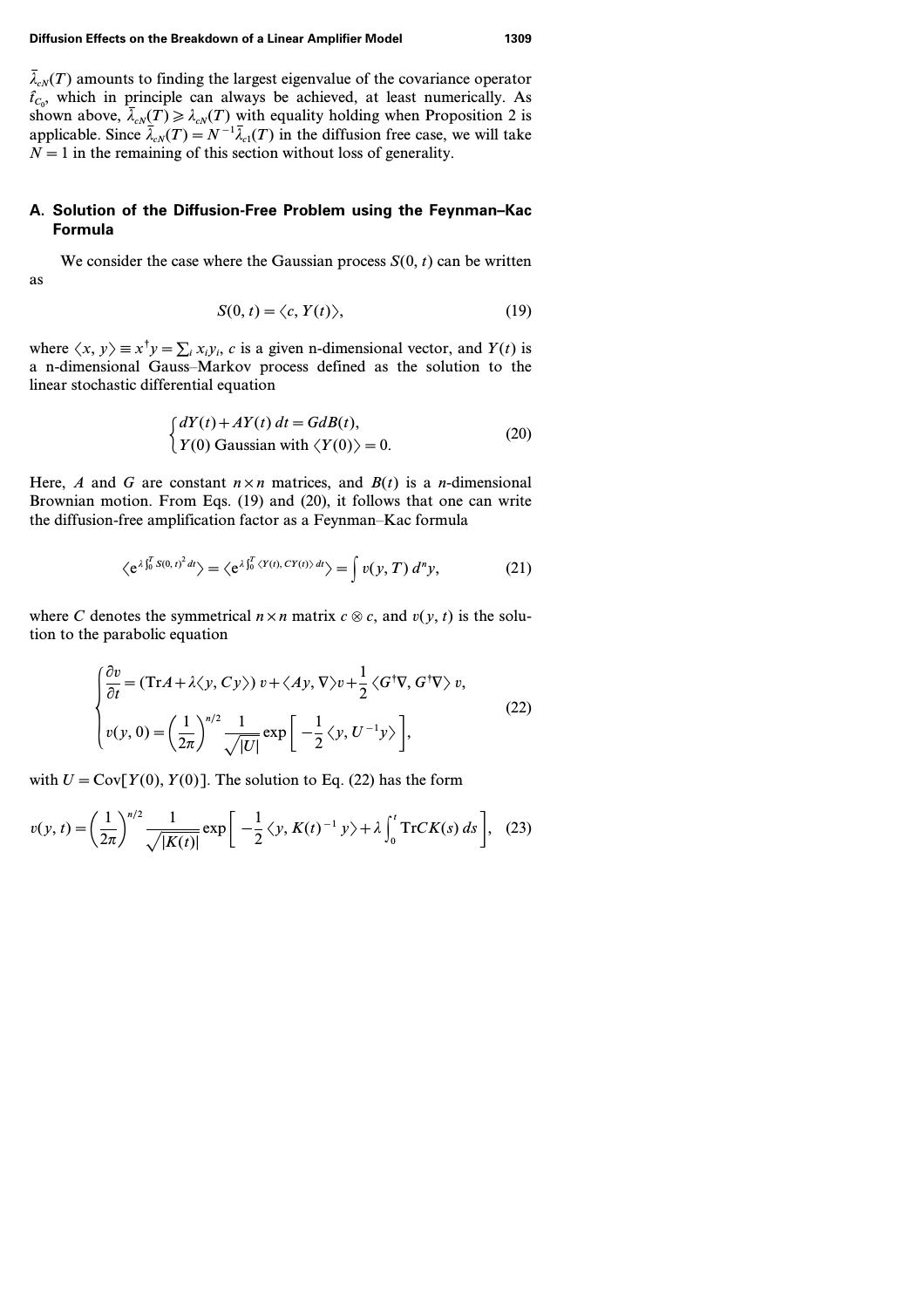where  $K(t)$  is a symmetrical  $n \times n$  matrix which is the solution to

$$
\begin{cases}\n\frac{dK(t)}{dt} = GG^\dagger - [AK(t) + K(t) A^\dagger] + 2\lambda K(t) C K(t), \\
K(0) = U.\n\end{cases} \tag{24}
$$

Thus, from Eqs. (21) and (23) one has

$$
\langle e^{\lambda \int_0^T S(0, t)^2 dt} \rangle = e^{\lambda \int_0^T \text{Tr}CK(t) dt}.
$$
 (25)

with  $K(t)$  given by the Riccati equation (24).

The solution to Eq. (24) is known to explode in finite time for large enough  $\lambda$ . For  $n=1$ , in which case  $S(0, t)$  is itself Markovian, Eq. (24) is solved straightforwardly (see Section 5 B). For  $n \ge 2$ , the solution to Eq. (24) can be obtained by the so-called Hamiltonian method: we define the  $2n \times 2n$  matrix

$$
H = \begin{pmatrix} A^{\dagger} & -2\lambda C \\ G G^{\dagger} & -A \end{pmatrix}
$$

and solve the linear differential equation

$$
\frac{d}{dt} \begin{bmatrix} Q(t) \\ P(t) \end{bmatrix} = H \begin{bmatrix} Q(t) \\ P(t) \end{bmatrix},
$$
\n(26)

with the initial condition

$$
\left[\begin{array}{c} Q(0) \\ P(0) \end{array}\right] = \left[\begin{array}{c} I \\ U \end{array}\right].
$$

The solution  $K(t)$  to the Riccati equation (24) is easily checked to be given by

$$
K(t) = P(t) Q(t)^{-1},
$$
\n(27)

which explodes if and only if  $Q(t)$  becomes singular.<sup>(6)</sup> Since Eq. (26) is a linear equation, it can in principle be solved by a symbolic computation program.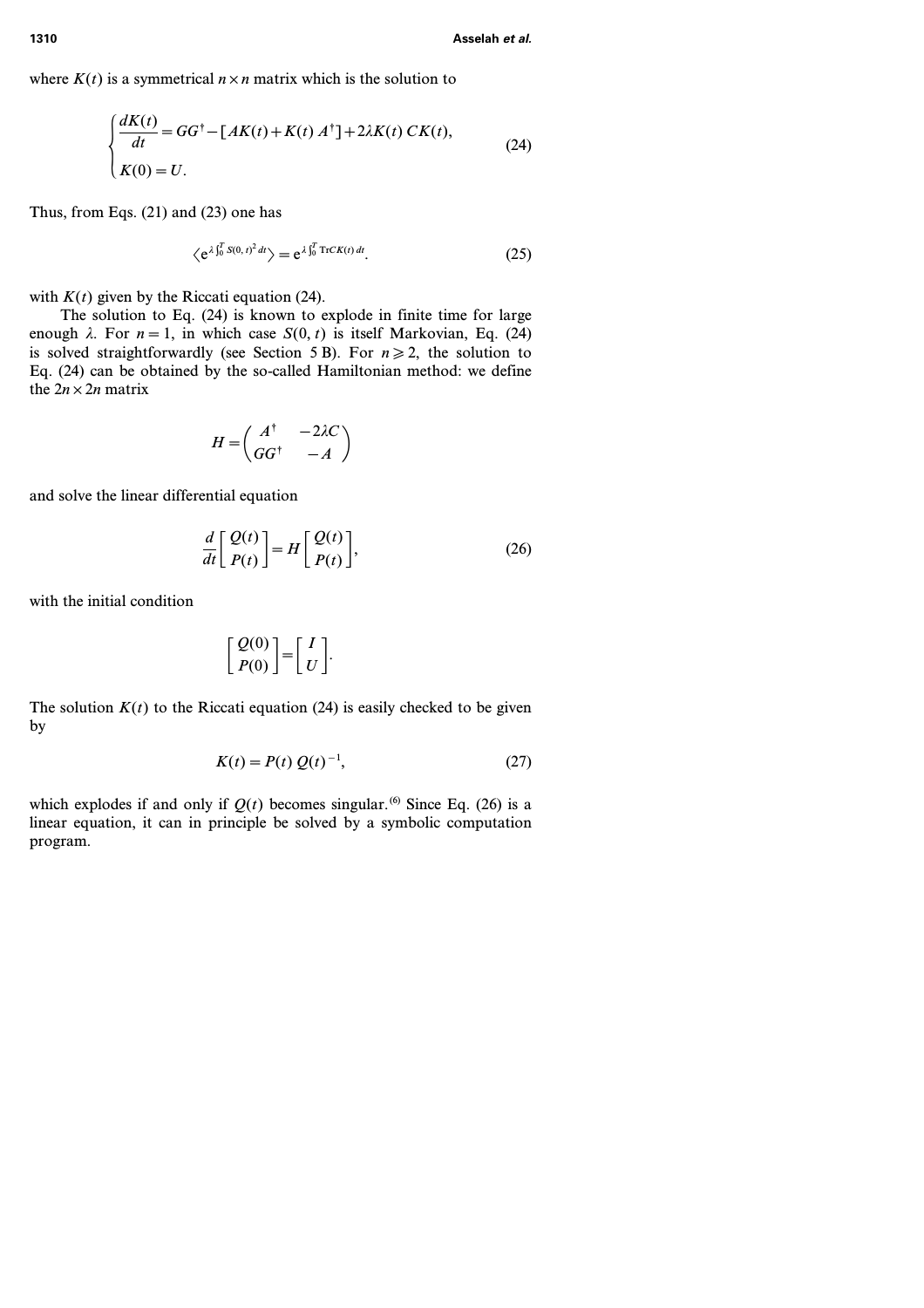## **B. Application to the** *n***=1 Case**

As an example, let us consider the simplest case  $n=1$  with  $C(0, t, t') = e^{-|t - t'|}$ . In this limit, the diffusion-free amplification factor reads

$$
\langle e^{\lambda \int_0^T S(0, t)^2 dt} \rangle = \langle e^{\lambda \int_0^T Y(t)^2 dt} \rangle = e^{\lambda \int_0^T K(t) dt}, \tag{28}
$$

where  $Y(t)$  is the Ornstein–Uhlenbeck process

$$
\begin{cases} dY(t) + Y(t) dt = \sqrt{2} dB(t), \\ \langle Y(0) \rangle = 0, \langle Y(0)^2 \rangle = 1, \end{cases}
$$
 (29)

and  $K(t)$  is the solution to the Riccati equation

$$
\begin{cases} \frac{1}{2} \frac{dK(t)}{dt} = 1 - K(t) + \lambda K(t)^2, \\ K(0) = 1. \end{cases}
$$
 (30)

Equation (30) can be easily solved by means of the substitution  $2\lambda K(t) = -d \log u(t)/dt$ . Inserting the result into Eq. (28), one obtains

$$
\langle e^{\lambda \int_0^T S(0, t)^2 dt} \rangle = \frac{e^{T/2}}{\sqrt{\cosh(\alpha T) + \alpha^{-1}(1 - 2\lambda)\sinh(\alpha T)}}, \qquad \lambda < 1/4, \quad (31)
$$

$$
\langle e^{\lambda \int_0^T S(0, t)^2 dt} \rangle = \frac{e^{T/2}}{\sqrt{1 + T/2}}, \qquad \lambda = 1/4,
$$
 (32)

$$
\langle e^{\lambda \int_0^T S(0, t)^2 dt} \rangle = \frac{e^{T/2}}{\sqrt{\cos(\alpha T) + \alpha^{-1}(1 - 2\lambda)\sin(\alpha T)}}, \qquad \lambda > 1/4,
$$
 (33)

where  $\alpha = |1 - 4\lambda|^{1/2}$ . It can be seen from Eq. (33) that, for  $\lambda > 1/4$ ,  $\langle \exp(\lambda \int_0^T S(0, t)^2 dt) \rangle$  diverges as *T* tends (from below) to the critical time  $T_c(\lambda)$  given by

$$
T_c(\lambda) = \frac{1}{\sqrt{4\lambda - 1}} \tan^{-1} \left( \frac{\sqrt{4\lambda - 1}}{2\lambda - 1} \right),\tag{34}
$$

where the determination of tan<sup>-1</sup> is such that  $0 < \tan^{-1} \leq \pi$ . Inverting Eq. (34) and using  $\bar{\lambda}_{cN}(T) = N^{-1} \bar{\lambda}_{c1}(T)$  gives the diffusion-free critical coupling  $\bar{\lambda}_{cN}(T)$  in the cases where  $C(0, t, t') = e^{-|t - t'|}$ .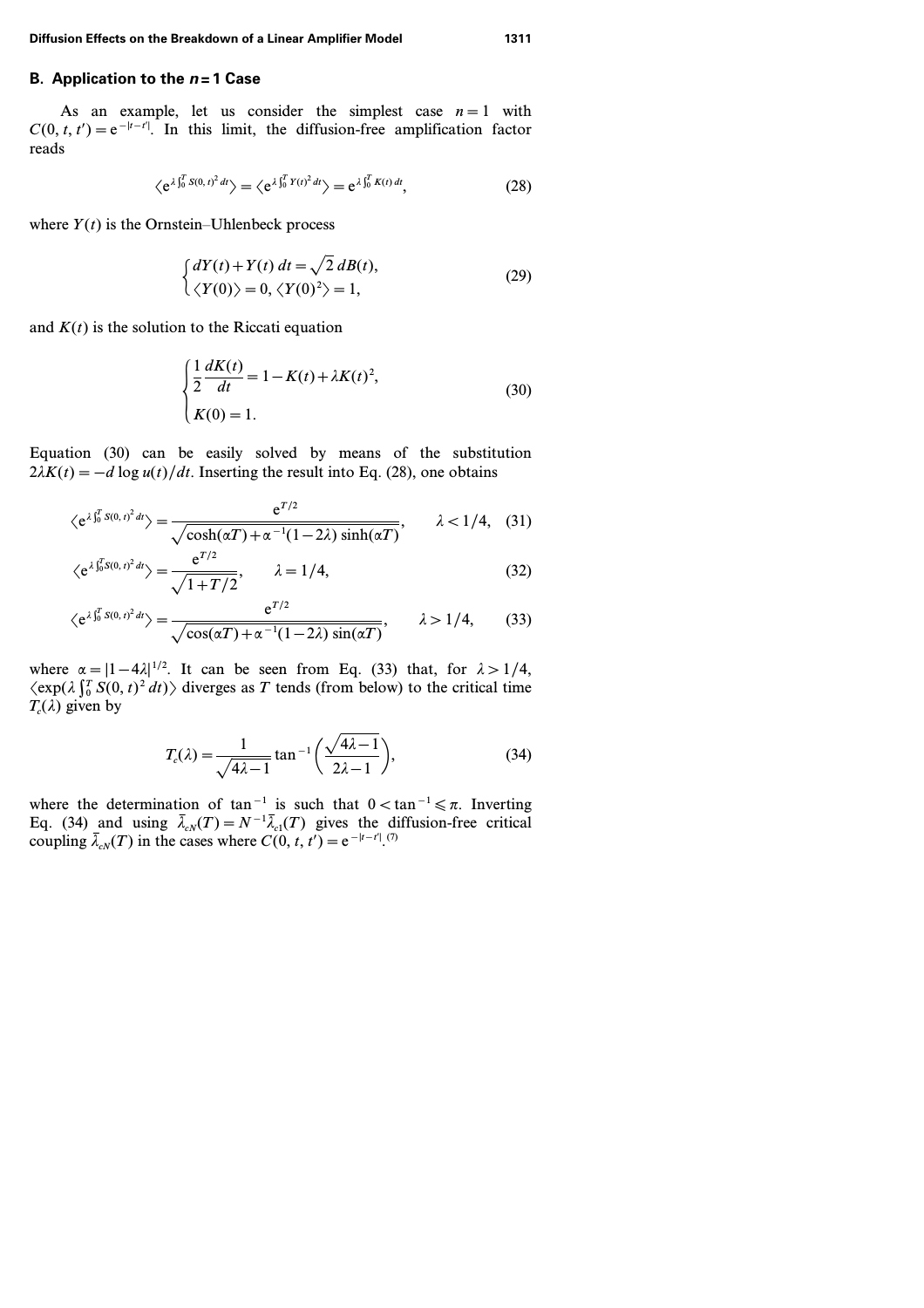## **VI. DEPENDENCE OF THE CRITICAL COUPLING ON SPACE DIMENSIONALITY**

In this section we study the dependence of  $\lambda_{\alpha}$ <sup>*(T)*</sup>) on the space dimensionality *D*. We will restrict ourselves to the cases where the correlation function *C* can be written out as

$$
C_D(x, t, t') = C_d(x_{\parallel}, t, t') C_{D-d}(x_{\perp}, t, t'),
$$
\n(35)

with  $C_p$ ,  $C_d$  and  $C_{p-d}$  continuous, symmetric, and positive definite, and where  $x_{\parallel}$  is the projection of x onto a *d*-dimensional subspace  $(d < D)$  and  $x_{\perp} = x - x_{\parallel}$ . In the following, a correlation function of this type will be called a factorable correlation function. It is worth noting that such a correlation function can be very easily obtained, e.g. when the Gaussian field *S* is defined by either Eq. (14) or Eq. (18) in the cases where  $\mathcal{C}(k)$  is factorable as  $\mathcal{C}(k) = \mathcal{C}_d(k_1) \mathcal{C}_{D-d}(k_1)$ .

We prove that as  $\lambda$  increases, the divergence of  $\langle \mathcal{E}(x, T)^N \rangle$  obtained in the original *D*-dimensional problem cannot occur before the one obtained in the projected *d*-dimensional problem whenever  $0 \le C_{p-d}(0, t, t) \le 1$ . Since many stochastic fields *S* of physical interest, e.g. in optics, do have a factorable correlation function, we expect this result to be useful for the comparison of two-dimensional numerical simulations with experiments and three-dimensional numerical simulations. Before expressing this result in a more rigorous way, we begin with two technical lemmas that will be needed in the following.

**Lemma 3.** Consider a *D*-dimensional problem and let  $\mu_1^{x(t)}$  be the largest eigenvalue of the covariance operator  $\hat{T}_{C_D}$  and N given continuous paths *x*(**t**). Then  $\lambda_{cN}(T, D) = [2 \sup_{x(t)} \mu_1^{x(t)}]^{-1}$ .

This lemma can be proven straightforwardly by successively considering the inequalities  $\lambda > [2 \sup_{x(t)} \mu_1^{x(t)}]^{-1}$  and  $\lambda < [2 \sup_{x(t)} \mu_1^{x(t)}]^{-1}$ , and by following the same lines of reasoning as for the proofs of Propositions 1 and 2 respectively, where one replaces the N paths  $x(t) = 0$  corresponding to  $\bar{\lambda}_{cN}(T) = [2\mu_1^{x(t)=0}]^{-1}$  by N paths maximizing  $\mu_1^{x(t)}$ .<sup>(8)</sup>

**Lemma 4.** Let  $K_0$ (**s**, **t**),  $K_1$ (**s**, **t**), and  $K_2$ (**s**, **t**) be three symmetric kernels such that: (i)  $K_0(s, t) = K_1(s, t) K_2(s, t)$ ; (ii)  $K_2$  is a positive definite continuous symmetric kernel; (iii)  $0 \le K_2(t, t) < 1$  and the largest eigenvalue of  $K_1$  is positive, or  $K_2(t, t) = 1$  and no condition on the sign of the largest eigenvalue of  $K_1$ . Then  $\mu_1(K_0) \leq \mu_1(K_1)$ , where  $\mu_1(K_a)$  denotes the largest eigenvalue of *Ka*.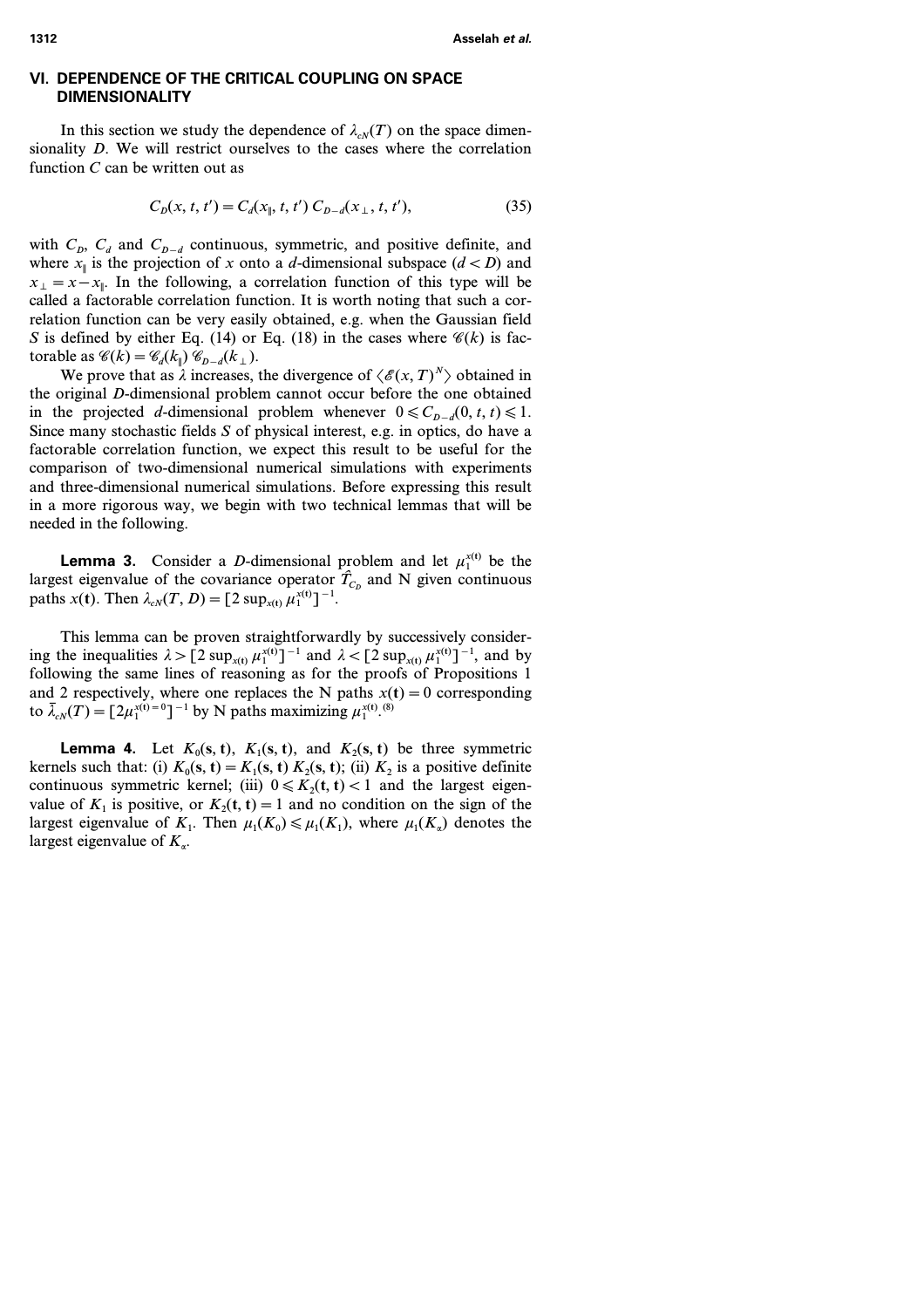#### **Diffusion Effects on the Breakdown of a Linear Amplifier Model 1313**

The proof of this lemma is as follows: since  $K_2$  is a positive definite continuous symmetric kernel, Mercer's theorem holds<sup>(9)</sup> and this kernel admits the expansion

$$
K_2(\mathbf{s}, \mathbf{t}) = \sum_i a_i f_i(\mathbf{s}) f_i(\mathbf{t}), \tag{36}
$$

where  $a_i \ge 0$  and  $f_i(t)$  respectively denote the *i*<sup>th</sup> eigenvalue of the operator  $\hat{T}_{K_2}$  and the associated normalized eigenfunction. Let  $\phi_1(\mathbf{t})$  be a principal (normalized) eigenfunction of the operator  $\hat{T}_{K_0}$  and  $\mu_1(K_0)$  the corresponding largest eigenvalue. From the condition (i) and Eq. (36), one has

$$
\mu_1(K_0) = (\phi_1, \hat{T}_{K_0}\phi_1) = \sum_i a_i(f_i\phi_1, \hat{T}_{K_1}f_i\phi_1) = \sum_i a_i M_i(\eta_i, \hat{T}_{K_1}\eta_i),
$$
(37)

where  $M_i$  and  $\eta_i(\mathbf{t})$  are given by

$$
M_i = (f_i \phi_1, f_i \phi_1),
$$

and

$$
\eta_i(\mathbf{t}) = M_i^{-1/2} f_i(\mathbf{t}) \phi_1(\mathbf{t}),
$$

such that  $(\eta_i, \eta_i) = 1$ . By the definition of  $\mu_1(K_1)$  and from  $K_2(\mathbf{t}, \mathbf{t}) \leq 1$ , condition (iii), one has respectively

$$
\mu_1(K_1) \geqslant (\eta_i, \hat{T}_{K_1}\eta_i),\tag{38}
$$

and

$$
\sum_{i} a_{i}M_{i} = \int \left[ \sum_{i} a_{i}f_{i}(\mathbf{t})^{2} \right] \phi_{1}(\mathbf{t})^{2} d\mathbf{t}
$$
\n
$$
= \int K_{2}(\mathbf{t}, \mathbf{t}) \phi_{1}(\mathbf{t})^{2} d\mathbf{t} \le \int \phi_{1}(\mathbf{t})^{2} d\mathbf{t} = 1.
$$
\n(39)

So, from Eqs. (37), (38), (39) and the condition (iii), it follows that  $\mu_1(K_0) \leq \mu_1(K_1)$ , which proves Lemma 4.

We can now proceed to rigorously express and prove the result stated at the beginning of this section. Let  $\lambda_{cN}(T, D)$  be the critical coupling associated with a *D*-dimensional problem in which the correlation function of the Gaussian field *S* is given by  $C_p$ . One has the following proposition:

**Proposition 3.** For every  $T > 0$ , if  $C_p(x, t, t')$  is a factorable correlation function such that  $0 \leq C_{p-d}(0, t, t) \leq 1$  for  $0 \leq t \leq T$ , then  $\lambda_{cN}(T, D) \geq \lambda_{cN}(T, d).$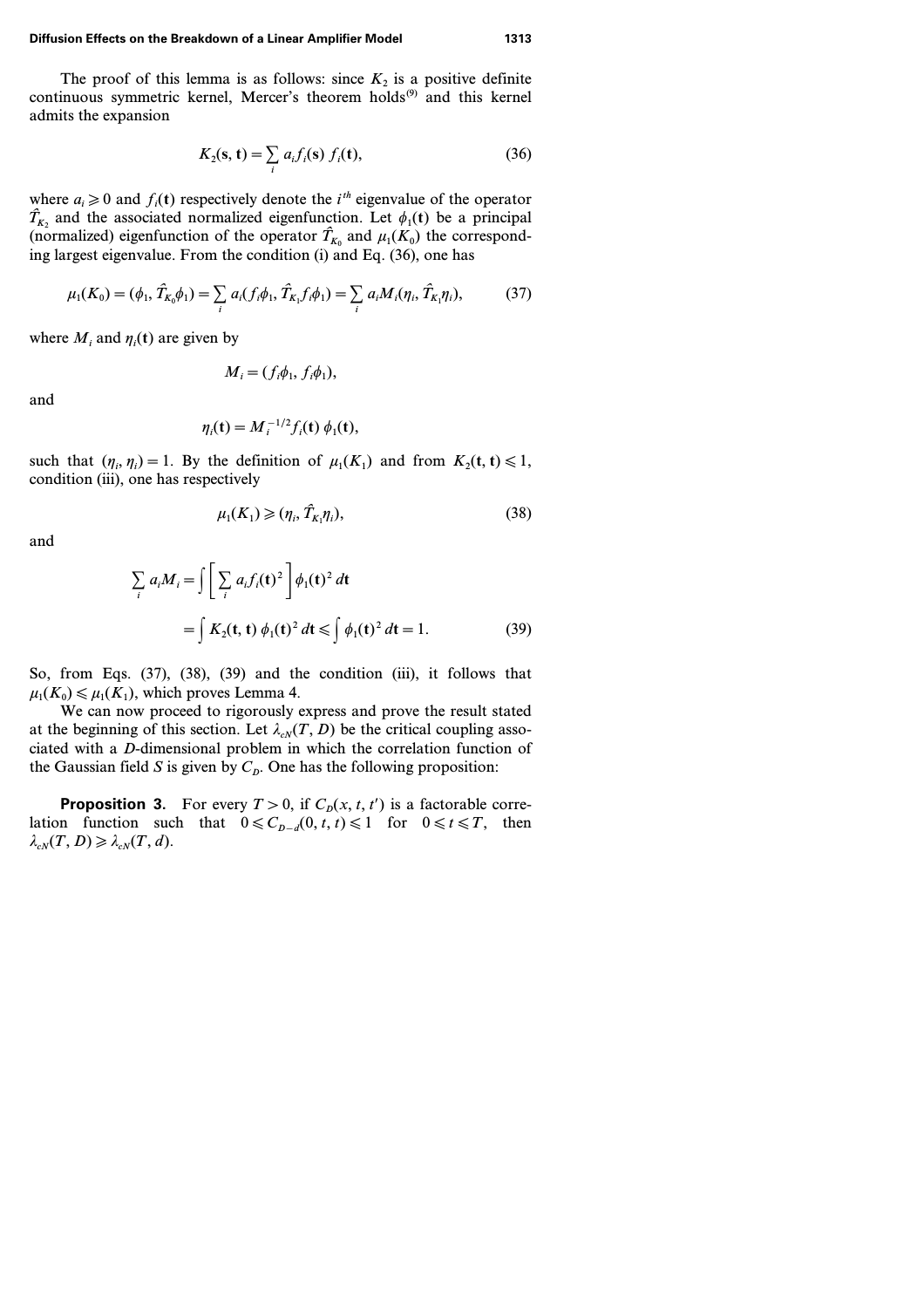The proof of this proposition is straightforward. By the definition of a factorable correlation function one has  $C_p(s, t) = C_d(s, t) C_{p-d}(s, t)$ , where both  $C_d$ (s, t) and  $C_{d-d}$ (s, t) are continuous, symmetric, and positive definite. Since  $C_{D-d}$ (**t**, **t**) ≡  $C_{D-d}$ (0, *t*, *t*) and 0 ≤  $C_{D-d}$ (0, *t*, *t*) ≤ 1 by assumption, one can apply the lemma 4 with  $K_0 = C_p$ ,  $K_1 = C_d$ , and  $K_2 = C_{p-d}$ . It follows immediately that  $\mu_1^{x(t)} \leq \tilde{\mu}_1^{x_1(t)}$ , where  $\tilde{\mu}_1^{x_1(t)}$  denotes the largest eigenvalue of the operator  $\hat{T}_{C_d}$ . Let  $x_{\text{max}}(t)$  be N paths maximizing  $\mu_1^{x(t)}$ .<sup>(8)</sup> One has  $\sup_{x(t)} \mu_1^{x(t)} = \mu_1^{x_{\text{max}}(t)} \leq \tilde{\mu}_1^{x_{\text{max}}(t)}$ , from which it follows that  $\sup_{x(t)} \mu_1^{x(t)} \leq \sup_{x_1(t)} \tilde{\mu}_1^{x_1(t)}$  and, by Lemma 3,  $\lambda_{cN}(T, D) \geq \lambda_{cN}(T, d)$ , which proves the Proposition 3.

### **VII. SUMMARY AND PERSPECTIVES**

In this paper, we have studied the effects of diffusion on the divergence of the moments of the solution to a linear amplifier driven by the square of a Gaussian field. We first proved that the divergence yielded by a diffusion-free calculation cannot occur at a smaller coupling constant than the one obtained from the full calculation (i.e. with diffusion). Then we have shown that, in the case where the absolute value of the (uniformly continuous) pump field correlation function is bounded from above by its one-point value, there is no diffusion effect on the onset of the divergence which is therefore given by a diffusion-free calculation. In this context, we have solved the diffusion-free problem explicitly when the pump field is a linear functional of a Gauss–Markov process. Finally, we have studied the dependence of the critical coupling on the space dimensionality in the case of a factorable correlation function. In particular, we have proved that the divergence obtained in a *D*-dimensional problem cannot occur at a smaller coupling constant than the one obtained in the projected *d*-dimensional problem  $(d < D)$ .

As mentioned in the introduction, we would like to extend our results for the diffusion-amplification model (5) to the more difficult diffractionamplification problem (1). According to Eq. (5), the results obtained in this paper also apply, beside some minor technical modifications, if the pump field is a *complex* Gaussian field as in Eq. (1). The remaining difficulty in extending our results to Eq. (1) lies in controlling the complex Feynman path-integral, compared to that of the Feynman–Kac formula for the diffusive case. Expressing  $\mathscr{E}(x, t)$  as a Feynman path-integral and averaging over the realizations of *S*, one cannot *a priori* exclude the possibility that destructive interference effects between different path contributions make the sum of the divergent contributions finite. Thus one cannot deduce the divergence of the moments of  $\mathcal{E}(x, L)$  from that of the amplification along paths arriving at the point  $(x, L)$ . However, in view of the numerical results